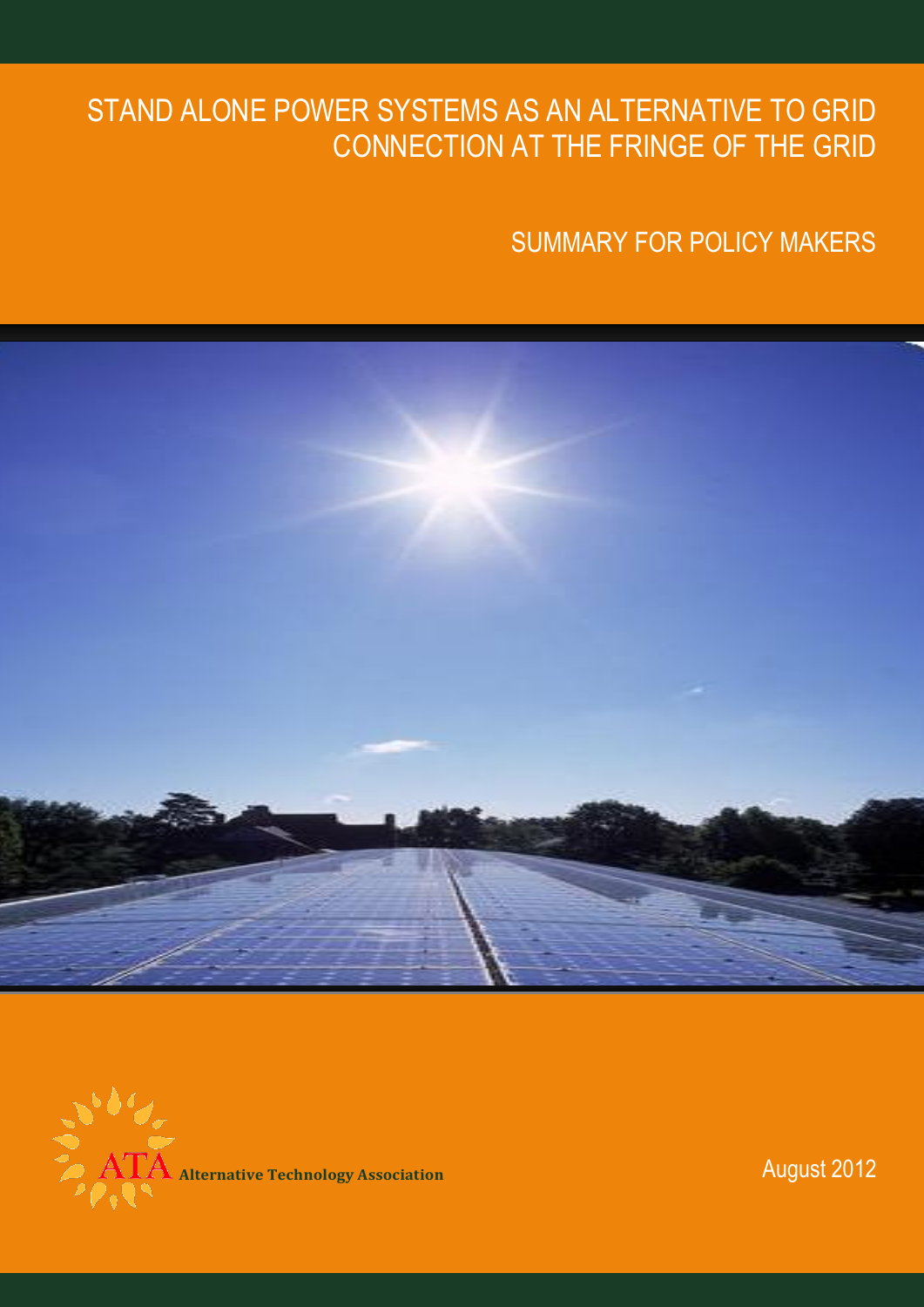# **Document Information**

| <b>Document Version</b>                                                                                    | Date       | <b>Prepared By</b>                                    | <b>Reviewed By</b>                                                                                                           | <b>Comments</b>             |
|------------------------------------------------------------------------------------------------------------|------------|-------------------------------------------------------|------------------------------------------------------------------------------------------------------------------------------|-----------------------------|
| <b>Fringe of Grid SAPS</b><br><b>Research - Summary for</b><br><b>Policy Makers - Draft</b><br>270911 v0.1 | 27/09/2011 | Damien Moyse - Energy<br>Projects & Policy<br>Manager |                                                                                                                              | <b>Initial Draft</b>        |
| <b>Fringe of Grid SAPS</b><br><b>Research - Summary for</b><br><b>Policy Makers - Draft</b><br>170112 v0.2 | 17/01/2012 | Damien Moyse - Energy<br>Projects & Policy<br>Manager | Craig Memery-<br>Renewable Energy &<br><b>Smart Networks</b><br>Specialist                                                   | Second Draft                |
| <b>Fringe of Grid SAPS</b><br><b>Research - Summary for</b><br><b>Policy Makers - Draft</b><br>170212 v0.3 | 17/02/2012 | Damien Moyse - Energy<br>Projects & Policy<br>Manager | Craig Memery-<br>Renewable Energy &<br><b>Smart Networks</b><br>Specialist<br>Ian Porter - Chief<br><b>Executive Officer</b> | <b>Third Draft</b>          |
| <b>Fringe of Grid SAPS</b><br><b>Research - Summary for</b><br><b>Policy Makers - Draft</b><br>280212 v0.6 | 21/05/2012 | Damien Moyse - Energy<br>Projects & Policy<br>Manager | Craig Memery-<br>Renewable Energy &<br><b>Smart Networks</b><br>Specialist<br>Dominic Eales - Energy<br>Analyst              | Fourth Draft                |
| <b>Fringe of Grid SAPS</b><br><b>Research - Summary for</b><br><b>Policy Makers - Draft</b><br>280512 v0.9 | 28/05/2012 | Damien Moyse - Energy<br>Projects & Policy<br>Manager | Craig Memery-<br>Renewable Energy &<br><b>Smart Networks</b><br>Specialist<br>Dominic Eales - Energy<br>Analyst              | <b>Final Draft</b>          |
| <b>Fringe of Grid SAPS</b><br><b>Research - Summary for</b><br><b>Policy Makers - Draft</b><br>300512 v1.0 | 30/05/2012 | Damien Moyse - Energy<br>Projects & Policy<br>Manager |                                                                                                                              | Final Version - NPC         |
| <b>Fringe of Grid SAPS</b><br>Research - Summary for<br><b>Policy Makers - Draft</b><br>160812 v3.0        | 16/08/2012 | Damien Moyse - Energy<br>Projects & Policy<br>Manager | Dominic Eales - Energy<br>Analyst                                                                                            | <b>Final Version - LCoE</b> |
| <b>Fringe of Grid SAPS</b><br>Research - Summary for<br><b>Policy Makers - Draft</b><br>160812 v4.0        | 16/08/2012 | Damien Moyse - Energy<br>Projects & Policy<br>Manager |                                                                                                                              | Final Version - LCoE        |

© 2012 Alternative Technology Association. All rights are reserved. No part of this report may be reproduced without acknowledgement of source.

**Prepared for the Consumer Advocacy Panel ATA Energy Projects Team** Prepared by: Damien Moyse

**Alternative Technology Association** Level 1, 39 Little Collins St, Melbourne VIC 3000

+61 3 9639 1500 +61 3 9639 5814 [www.ata.org.au](file://ataserv02/files/7%20Policy%20and%20Projects/Energy/Reference%20Docs/www.ata.org.au) Promoting Renewable Energy, Energy Efficiency and Water Conservation since 1980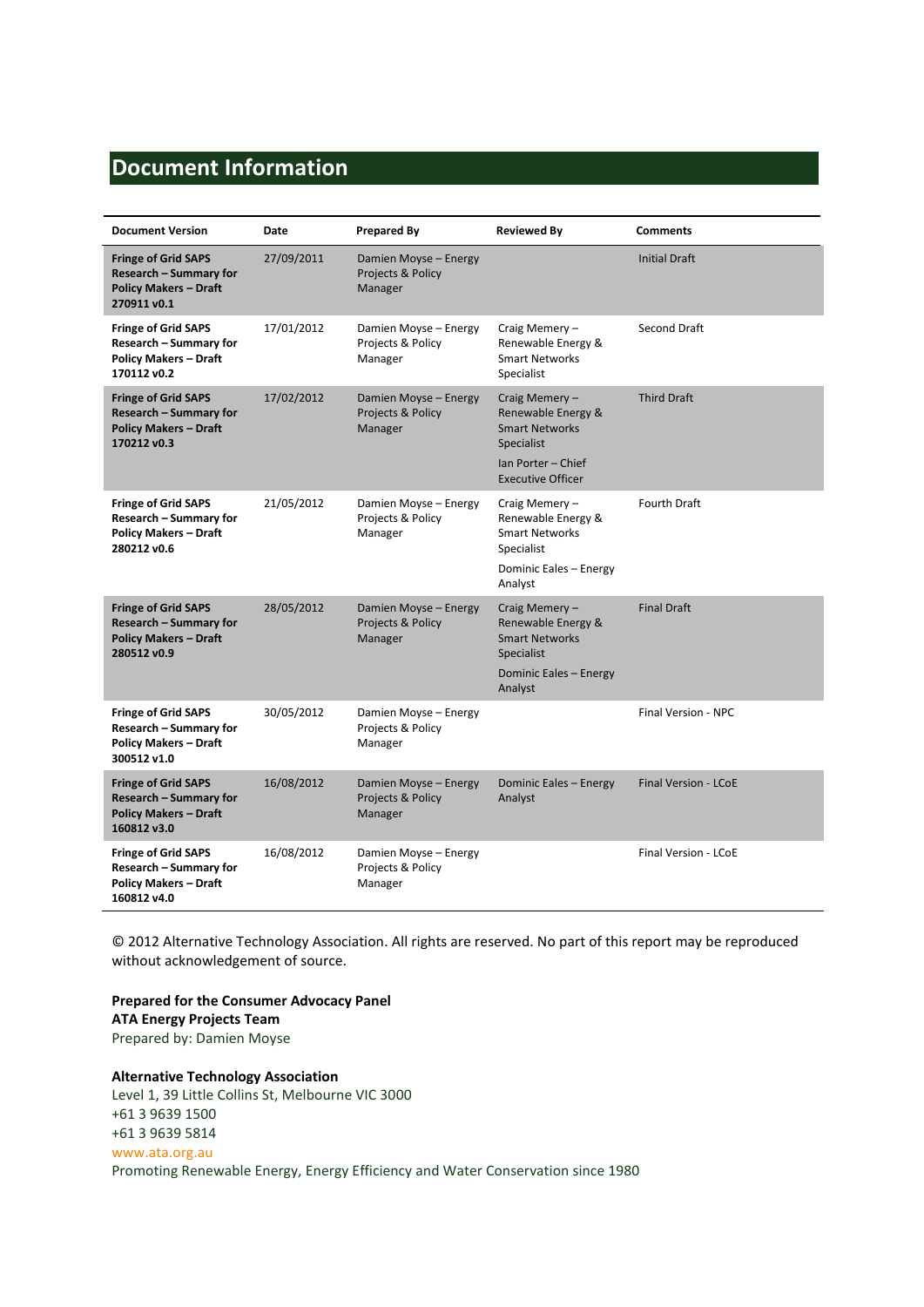# **Contents**

| 1.0 |       |  |
|-----|-------|--|
| 1.1 |       |  |
| 2.0 |       |  |
| 2.1 |       |  |
| 2.2 |       |  |
|     | 2.2.1 |  |
|     | 2.2.2 |  |
|     | 2.2.3 |  |
|     | 2.2.4 |  |
| 3.0 |       |  |
| 3.1 |       |  |
| 3.2 |       |  |
| 3.3 |       |  |
| 4.0 |       |  |

*This project was funded by the Consumer Advocacy Panel [\(www.advocacypanel.com.au\)](http://www.advocacypanel.com.au/) as part of its grants process for consumer advocacy projects and research projects for the benefit of consumers of electricity and natural gas.*

*The views expressed in this document do not necessarily reflect the views of the Consumer Advocacy Panel or the Australian Energy Market Commission.*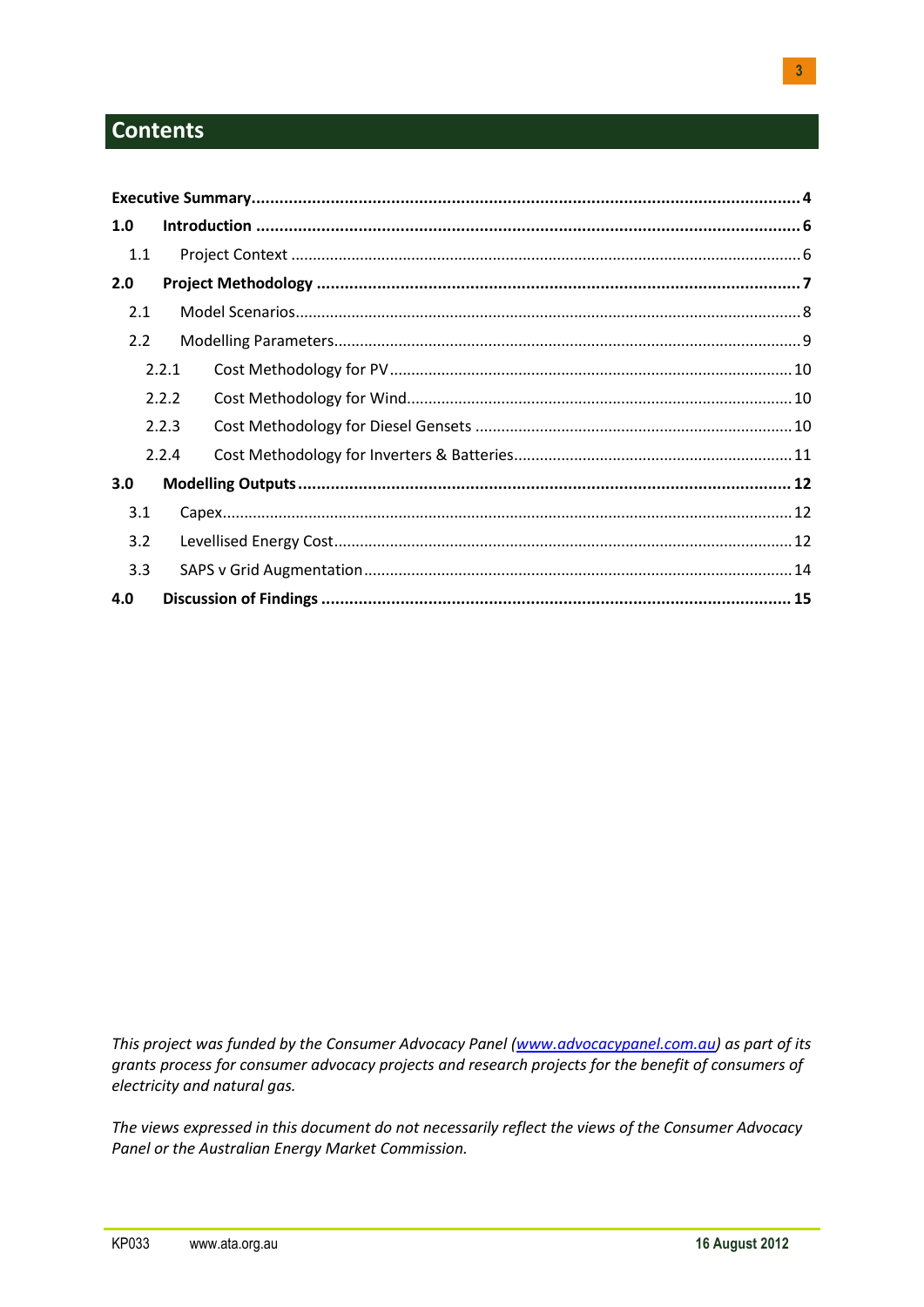# <span id="page-3-0"></span>**Executive Summary**

With funding from the Consumer Advocacy Panel, the Alternative Technology Association (ATA) commissioned SKM MMA to undertake economic modelling of the costs and benefits of installing stand alone power systems (SAPS) for customers on the fringe of the electricity grid, as an alternative to distribution network replacement or augmentation.

Approximately \$40 billion is to be invested in electricity distribution networks across the National Energy Market (NEM) during the current five year regulatory period – the costs of which are ultimately borne by all electricity consumers.

Given the distances involved and low density of customer connection points in fringe of grid areas, in many cases it will be more cost effective to meet customer energy requirements with a SAPS, rather than by network augmentation.

This research sought to quantify the long run energy costs (expressed as 'levellised' energy cost) from a variety of SAPS designs as compared with the long run costs of upgrading the electricity grid in fringe of grid locations.

More specifically, the research sought to identify the level of network capex at which it becomes more economically efficient to install a SAPS, rather than upgrade the electricity network.

The key finding of the research was the fact that it does not take large amounts of network capital investment to make SAPS a more economically attractive alternative.

Whilst ATA was not surprised to see that even the most costly off-grid option cost less in the long term than a \$100,000 network upgrade, the research shows that it is more cost effective to:

- spend approximately \$78,000 up-front on a high quality, automated SAPS than to upgrade the grid at a cost of \$50,000. To put that in perspective, \$50,000 broadly equates to the cost of undergrounding 100 metres of existing powerline to a single home; or
- spend about \$65,000 up-front on a high quality, automated SAPS and some basic home energy efficiency measures than upgrade the grid at a cost of \$40,000.

Importantly, the SAPS considered in the modelling provide power of better reliability, quality and security than rural electricity networks. Expenditure on existing networks is a cost borne by all electricity consumers on that network.

It is therefore clearly in keeping with the National Electricity Objective (NEO) to consider SAPS in place of extant network connections wherever it is more cost effective in the longer term than network upgrades.

ATA are of the view that these findings should be taken into account by governments and regulators across Australia when considering matters relating to energy supply in rural and remote areas.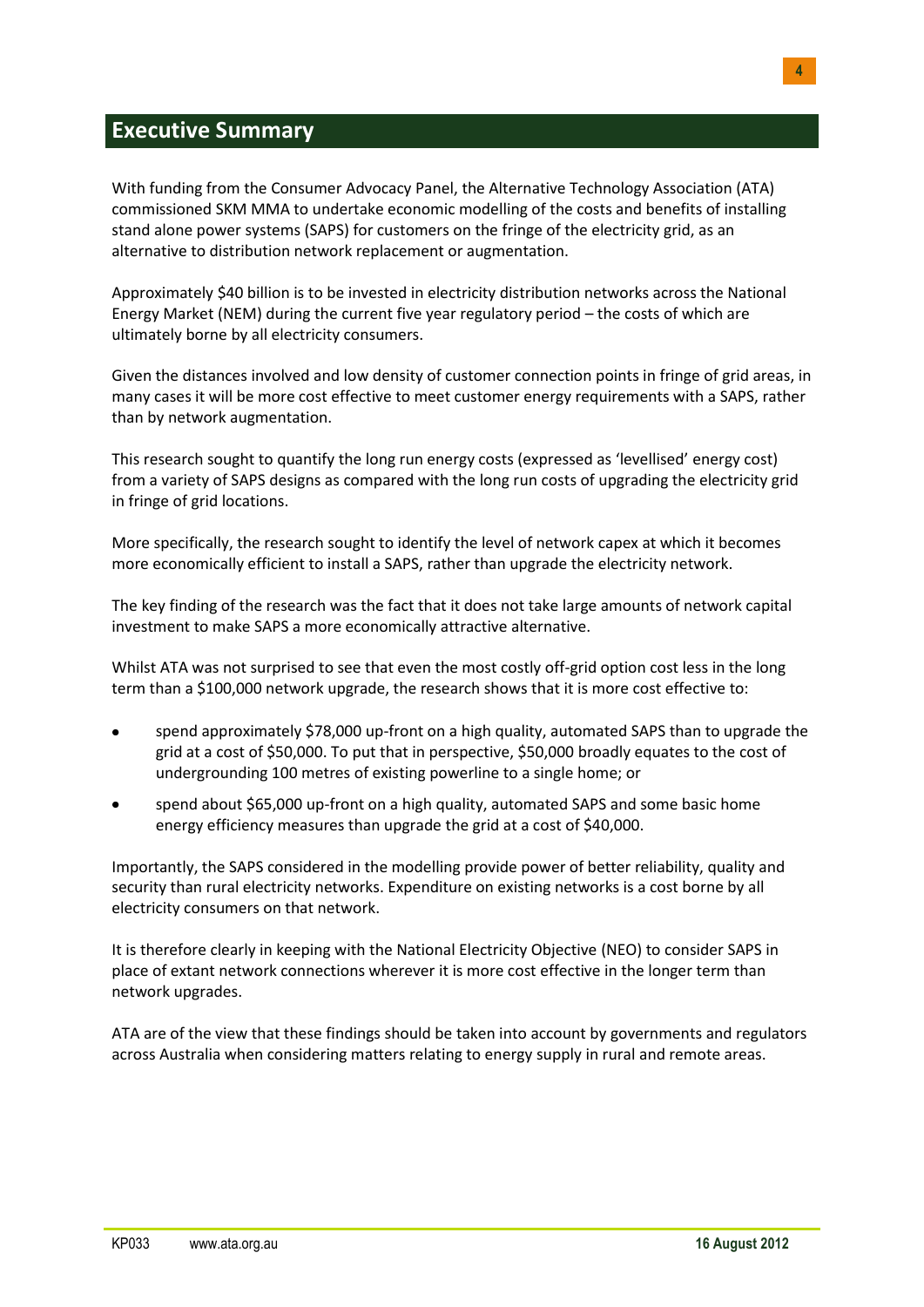The figure below compares the levellised cost per kilowatt-hour for the different SAPS scenarios modelled with those of grid augmentation:



**Figure 0-1: Levellised Energy Cost Comparison – SAPS versus Grid Augmentation**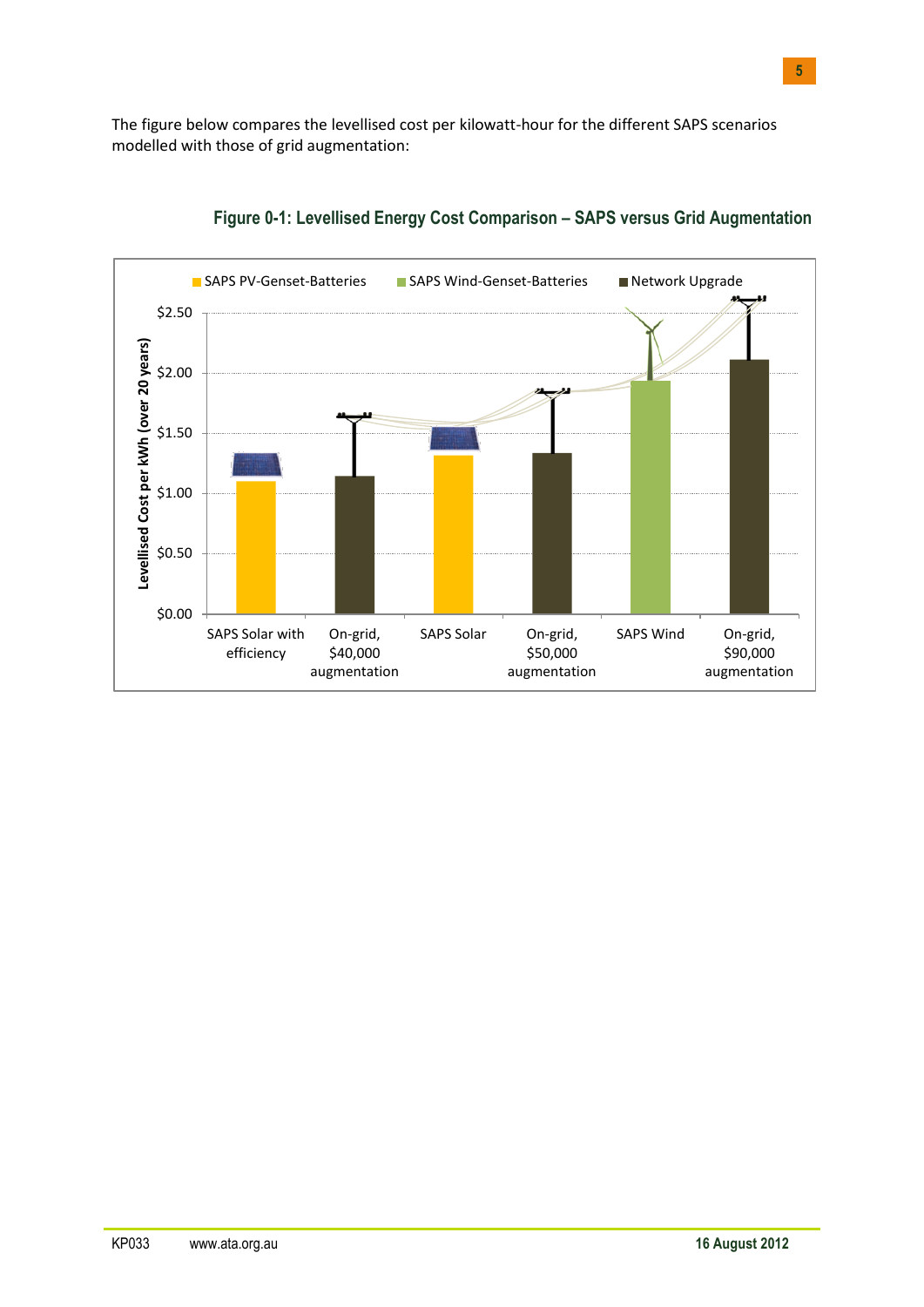# <span id="page-5-0"></span>**1.0 Introduction**

With funding from the Consumer Advocacy Panel, the Alternative Technology Association (ATA) commissioned SKM MMA $^{1}$  to undertake economic modelling of the costs and benefits of installing stand alone power systems (SAPS) for customers on the fringe of the electricity grid, as an alternative to distribution network replacement or augmentation.

*Stand Alone Power Systems as an alternative to Grid Connection at the Fringe of the Grid: Summary for Policy Makers* provides an overview of the process undertaken and the outcomes of the modelling undertaken for the project.

For further details regarding the process, a price sensitivity survey and the assumptions and structure of the modelling, please refer to the background documents prepared by SKM MMA:

- $\bullet$ *Preliminary assessment of standalone power systems as an alternative to grid connections at the fringe of the grid*; and
- *Supplementary modelling on standalone power systems as an alternative to grid connection at the fringe of the grid*.

### <span id="page-5-1"></span>**1.1 Project Context**

Approximately \$40 billion is to be invested in electricity distribution networks across the National Energy Market (NEM) during the current five year regulatory period<sup>2</sup> – the costs of which are ultimately borne by all electricity consumers.

Given the distances involved and low density of customer connection points in fringe of grid areas, in many cases it will be more cost effective to meet customer energy requirements with a SAPS rather than by network augmentation.

Importantly, this will likely be the case irrespective of whether the policy rationale is to meet increasing demand on a constrained network; improving power quality; replacing aging or damaged assets; or for policy objectives such as for bushfire start risk mitigation.

Commenced in mid 2010, this piece of research was initiated in response to the 2009 'Black Saturday' bushfires in Victoria. After the bushfires, the Victorian Government sought to understand what the costs would be to mitigate the bushfire risk of uninsulated powerlines, including 'single wire earth return' (SWER) lines<sup>3</sup>, by replacing them with insulated conductors, relocating them underground or by improved operation and maintenance.

The research sought to quantify the long run energy costs (expressed as 'levellised' energy cost) from a variety of SAPS designs as compared with the long run costs of upgrading the electricity grid in fringe of grid areas. More specifically, the research sought to identify the level of network capex at which it becomes more economically efficient to install a SAPS, rather than upgrade the network.

**<sup>.</sup>**  $1$  ATA originally commissioned McLennan Magasanik Associates (MMA) to undertake this assignment. During the course of the project, the business of MMA was acquired by Sinclair Knight Merz (SKM) and the assignment was transferred to SKM MMA.

<sup>2</sup> AER, 2011. *State of the Energy Market*. ACCC, Canberra.

 $3$  Typically found in rural locations and were found to be the catalyst for a number of the Victorian fires.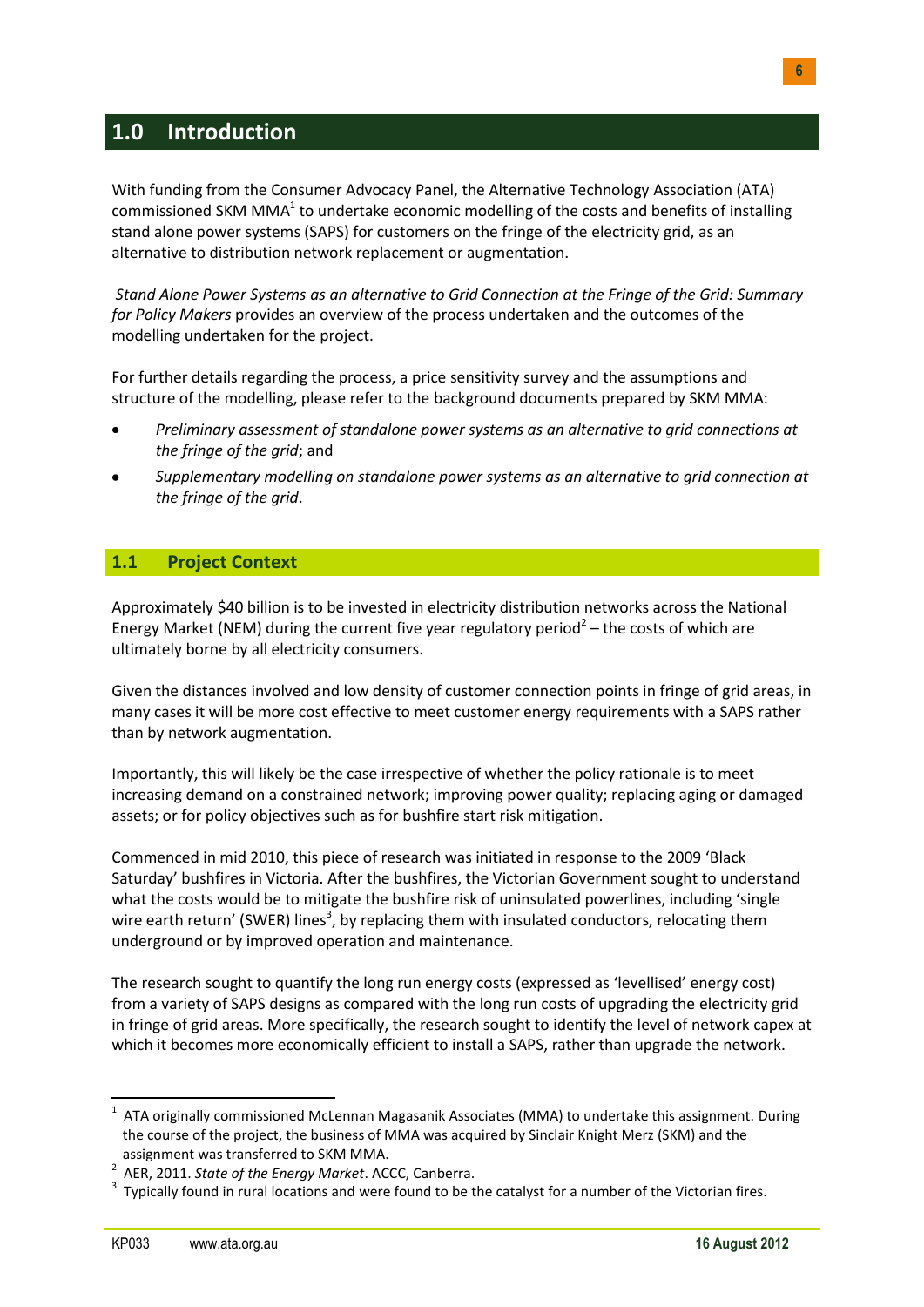# <span id="page-6-0"></span>**2.0 Project Methodology**

Four approaches were utilised to determine the costs and benefits of SAPS at the fringe of the grid:

- 1. A survey of a reasonably energy literate cross-section of the rural population (based on members of the ATA) in order to:
	- $\circ$  obtain real data on electricity consumption and appliance type and use; and
	- o understand the potential for end use energy efficiency improvements to reduce the capital cost of SAPS;
- 2. SAPS specifications and costs for high quality, fully automated SAPS provided by an independent SAPS installer, who specialises in SAPS design, installation and maintenance;
- 3. Modelling of the levellised and net present energy cost of various 'off-grid' scenarios with different SAPS systems; and
- 4. Modelling of the levellised and net present energy cost of three 'on-grid' scenarios two reflecting the costs of distribution network upgrades that would continue to provide grid supplied electricity to fringe of grid customers and one reflecting the cost of no upgrade at all.

There were two primary options – that is, to remain grid connected ('on-grid'), or to move to a SAPS. Thirteen scenarios were then modelled that encapsulated a variety of on-grid and SAPS configurations and energy requirements. **Figure 2-1** outlines the thirteen scenarios modeled:



### **Figure 2-1: Relationship between the Scenarios**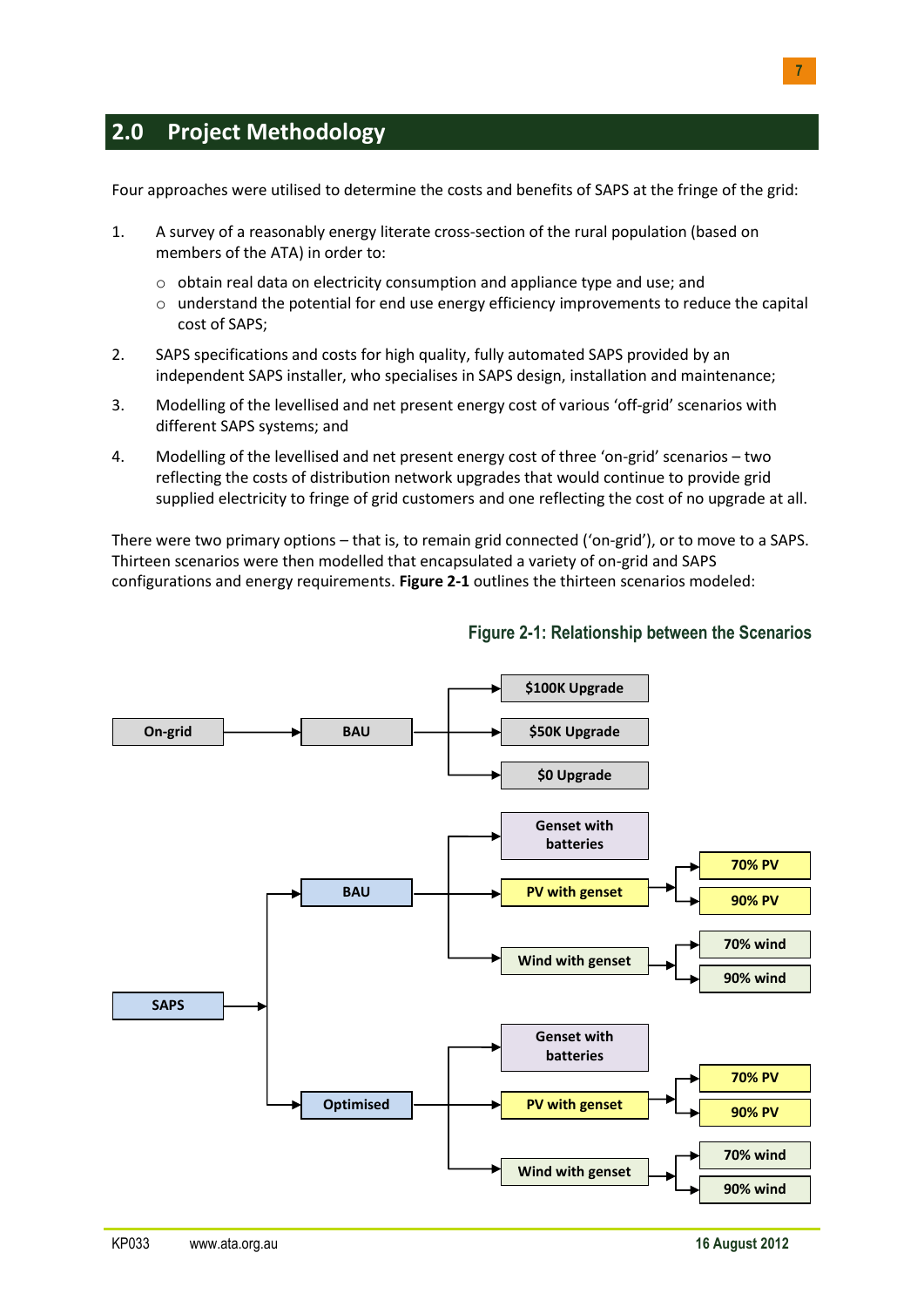### <span id="page-7-0"></span>**2.1 Model Scenarios**

Within the on-grid scenarios, households continued to use their existing appliances in a business as usual (BAU) manner – meaning there was no change to the household appliances or use thereof. The electricity would be delivered via existing conductors; or by upgrades to the network<sup>4</sup>. The capital cost of upgrades to the network were valued at \$50,000 and \$100,000 respectively<sup>5</sup>.

For the purposes of this project, the capital cost of network upgrades has been considered as any expenditure incurred for works between the customer and point of common coupling with other customers on the network.

However, there may be cases where the avoided costs attributable to an individual SAPS occur elsewhere in the network (for example, through avoiding the need to upgrade the thermal capacity of a shared network component) and these values apply equally in that situation to any avoided costs.

Within the SAPS option, households could continue as business as usual (with respect to appliance or load requirements) or the household and SAPS could be 'optimised' by:

- replacing some appliances (e.g. fridges) with more efficient technology; or
- fuel switching (e.g. replacing electric hot water with electric boosted solar hot water).

Undertaking either of these investments would obviously reduce daily load requirements and therefore the cost of the SAPS. Importantly, the costs of all these improvements are incorporated into the levellised and net present energy costs for these optimised scenarios.

Based on the survey data, the average daily electricity use was assumed to be 13.7 kWh per day for the 'BAU' case; and 12.1 kWh per day for the 'Optimised' case.

ATA note that far greater cost effective efficiency gains would be achievable in reality than those within the 'optimised' scenarios. This of course would lead to SAPS with lower capital, and net present energy costs.

Within the SAPS option, there were three potential SAPS designs. The electricity could be generated by:

- a diesel generator (genset) alone;
- a solar photovoltaic (PV) system with genset backup; or
- A small wind turbine with genset backup.

All of these options included batteries. Within the solar PV and wind based systems, there were two levels of renewable contribution modelled – those being either 70% or 90%.

1

<sup>4</sup> For example, by new insulated unscreened conductors (IUC) or underground conductors, or modifications to the control or operation of the network – such as the use of smart re-closers or earth fault neutralisers.

<sup>&</sup>lt;sup>5</sup> While the cost of upgrades to supply some homes may extend well beyond that range, it was unnecessary to consider more expensive network upgrades to capture the point at which SAPS become more cost effective.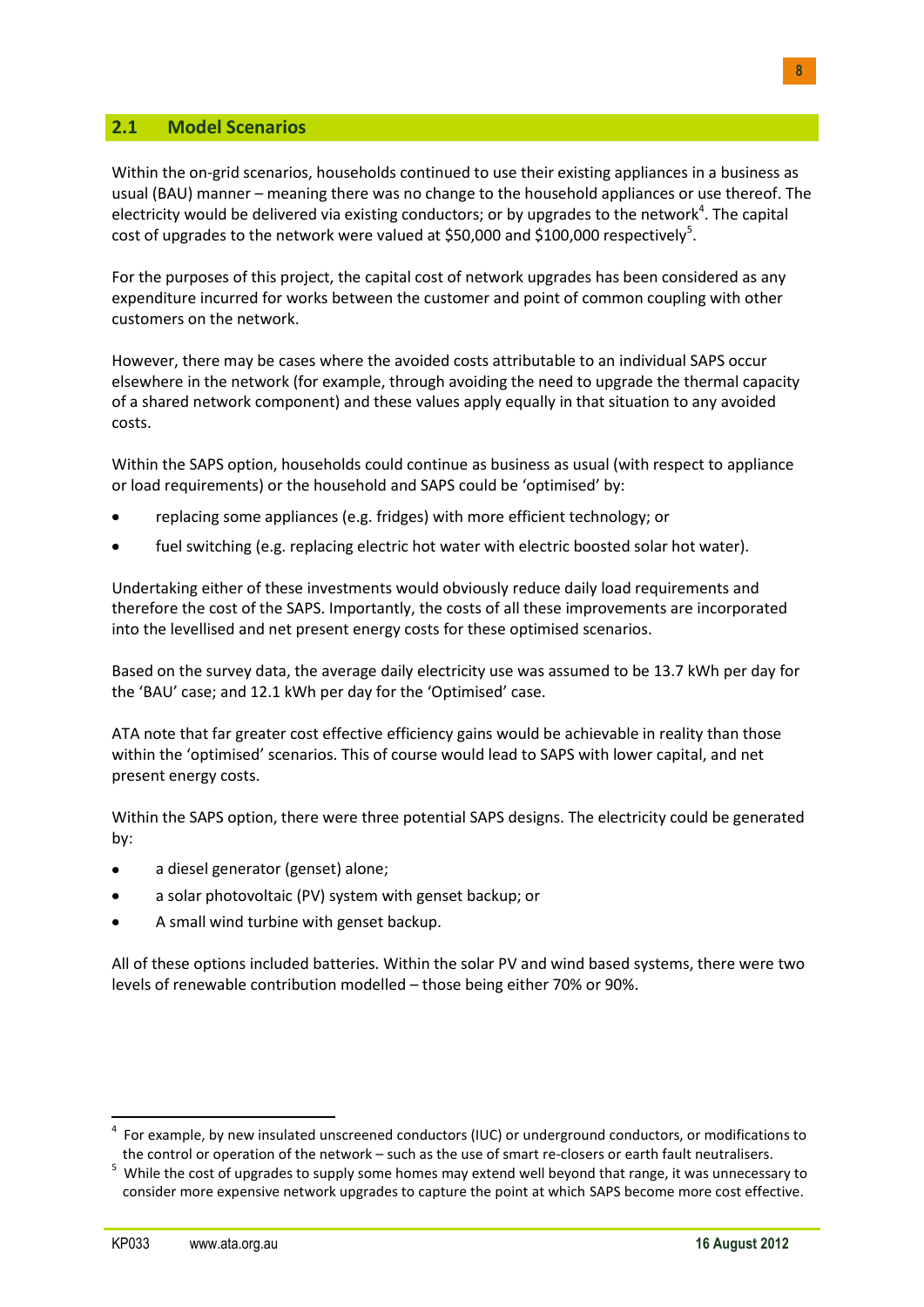### <span id="page-8-0"></span>**2.2 Modelling Parameters**

With respect to the modelled scenarios, the following parameters were fixed for each sensitivity, with the values shown in **Table 2-1** being for the base sensitivity.

### **Table 2-1: Parameters for the Modelling**

| <b>Parameter</b>                         | <b>Values for base sensitivity</b> |
|------------------------------------------|------------------------------------|
| Diesel price                             | \$1.50/L                           |
| Generator operating cost, excluding fuel | \$1.50/hour                        |
| Inverter cost                            | \$9,290                            |
| Inverter operating cost                  | \$100/year                         |
| Battery operating cost                   | \$0/year                           |
| Wind turbine maintenance cost            | \$200/year                         |
| PV maintenance cost                      | \$0/year                           |
| <b>STC</b> price                         | \$35                               |

No residual values were assumed for the gensets, inverters, batteries, wind turbines or PV panels, however it is fair to assume that the salvage value of these items would further reduce the levellised and net present costs under the SAPS scenarios.

The basic SAPS parameters for each of the scenarios are shown in **Table 2-2** below.

| <b>Scenario</b>                                | <b>Daily</b><br>electricity | <b>Generator</b><br>size | <b>Generator</b><br>use | <b>Size of PV</b><br>unit | Size of wind<br>generator |
|------------------------------------------------|-----------------------------|--------------------------|-------------------------|---------------------------|---------------------------|
|                                                | use                         | (kVA)                    | (h/year)                | (kW)                      | (kW)                      |
| On grid BAU                                    | 13.7                        | N/A                      | N/A                     | N/A                       | N/A                       |
| <b>SAPS BAU Genset w Batteries</b>             | 13.7                        | 13                       | 1,004                   | N/A                       | N/A                       |
| SAPS BAU PV 70%                                | 13.7                        | 13                       | 302                     | 2.63                      | N/A                       |
| <b>SAPS BAU PV 90%</b>                         | 13.7                        | 13                       | 57                      | 3.6                       | N/A                       |
| SAPS BAU Wind 70%                              | 13.7                        | 13                       | 300                     | N/A                       | 5                         |
| <b>SAPS BAU Wind 90%</b>                       | 13.7                        | 13                       | 75                      | N/A                       | 5                         |
| SAPS Optimised Genset with<br><b>Batteries</b> | 12.1                        | 13                       | 877                     | N/A                       | N/A                       |
| <b>SAPS Optimised PV 70%</b>                   | 12.1                        | 13                       | 252                     | 2.63                      | N/A                       |
| SAPS Optimised PV 90%                          | 12.1                        | 13                       | 77                      | 3.15                      | N/A                       |
| <b>SAPS Optimised Wind 70%</b>                 | 12.1                        | 13                       | 220                     | N/A                       | 5                         |
| SAPS Optimised Wind 90%                        | 12.1                        | 13                       | 100                     | N/A                       | 5                         |

### **Table 2-2: SAPS Scenario Parameters**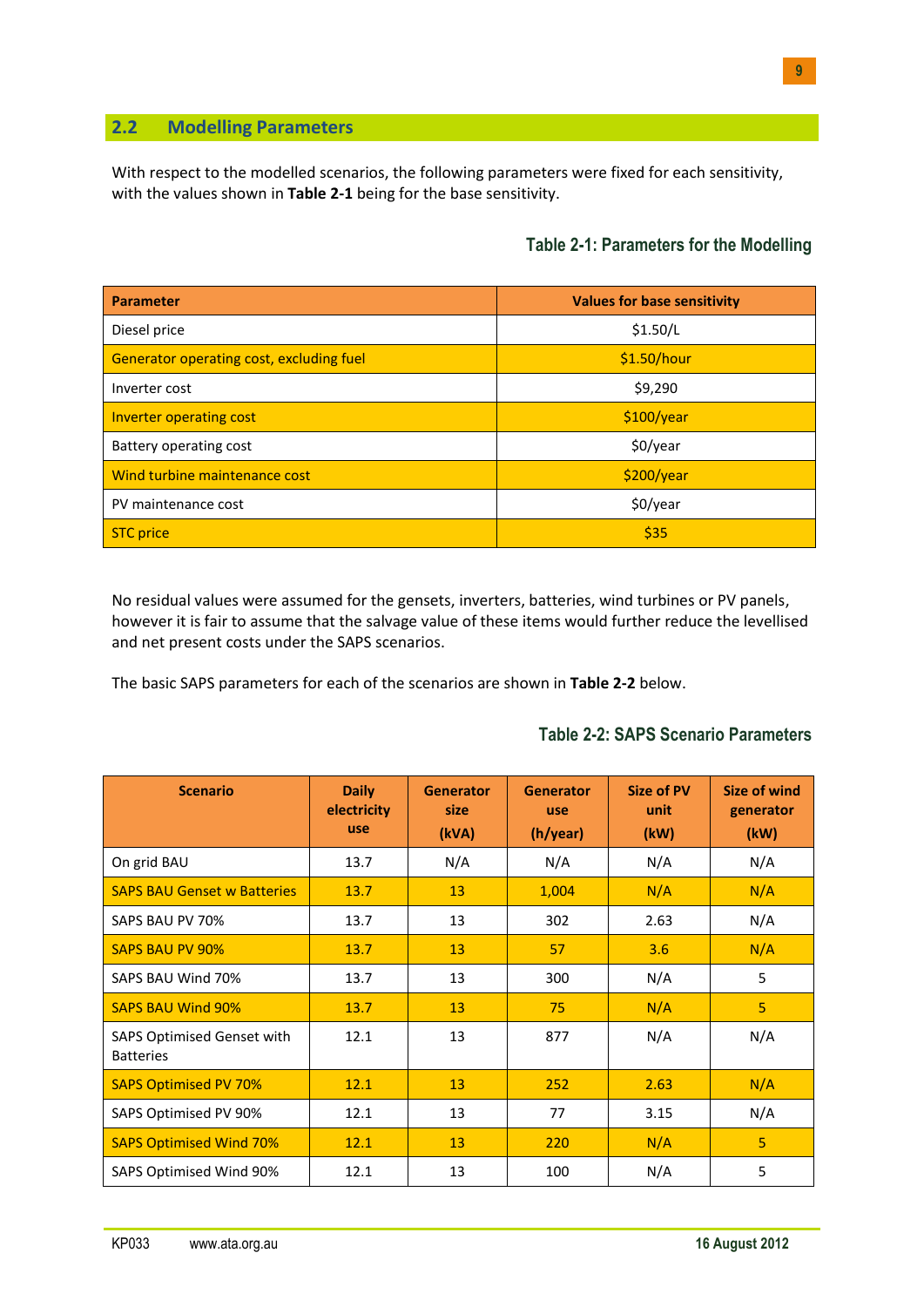### <span id="page-9-0"></span>**2.2.1 Cost Methodology for PV**

PV units were specified by the SAPS installer, assumed to have a life of 25 years and to require no maintenance beyond the unskilled labour required to clean the surface periodically. **Table 2-3** outlines the installed capacities and capex of the PV systems.

# **Table 2-3: PV Installed Capacity & Capex**

| <b>Scenario</b>        | <b>Installed Capacity</b> | $PV$ Capex $(5)$ |
|------------------------|---------------------------|------------------|
| SAPS BAU PV 70%        | 2.63                      | \$14,700         |
| <b>SAPS BAU PV 90%</b> | 3.60                      | \$20,160         |
| SAPS Optimised PV 70%  | 2.63                      | \$14,700         |
| SAPS Optimised PV 90%  | 3.15                      | \$17,640         |

### <span id="page-9-1"></span>**2.2.2 Cost Methodology for Wind**

A 5.0 kW Westwind generator was specified for all wind scenarios, as this turbine would always exceed the minimum energy requirements. Capex on a 22 metre tower was \$45,620, with the major components being the tower, the turbine, and installation costs.

Opex was based on several hours of skilled maintenance per year (not necessarily required each year, but averaged at \$200 per year over the generator life); and a major overhaul costing 50% of the original generator cost every 10 years.

The overhaul allowed for replacing major components, such as blades or controllers.

#### <span id="page-9-2"></span>**2.2.3 Cost Methodology for Diesel Gensets**

A 13 kVA JCB generator was used for all scenarios, with mean fuel consumption of 3.5L per hour. The gensets were assumed to require a major overhaul after 20,000 hours, but they did not reach this number of hours in any of the scenarios during the 20 year system life.

Genset opex was based on fuel, consumables such as filters and lubricants and routine maintenance costed for a typical year and then converted to a cost per hour of operation for use in the scenarios.

To ensure high reliability of supply through full redundancy, the generator was sized to be able to supply the full electrical load of the house if needed.

This is important, as it meant that the systems in all scenarios would provide better reliability than the grid connections they were to replace.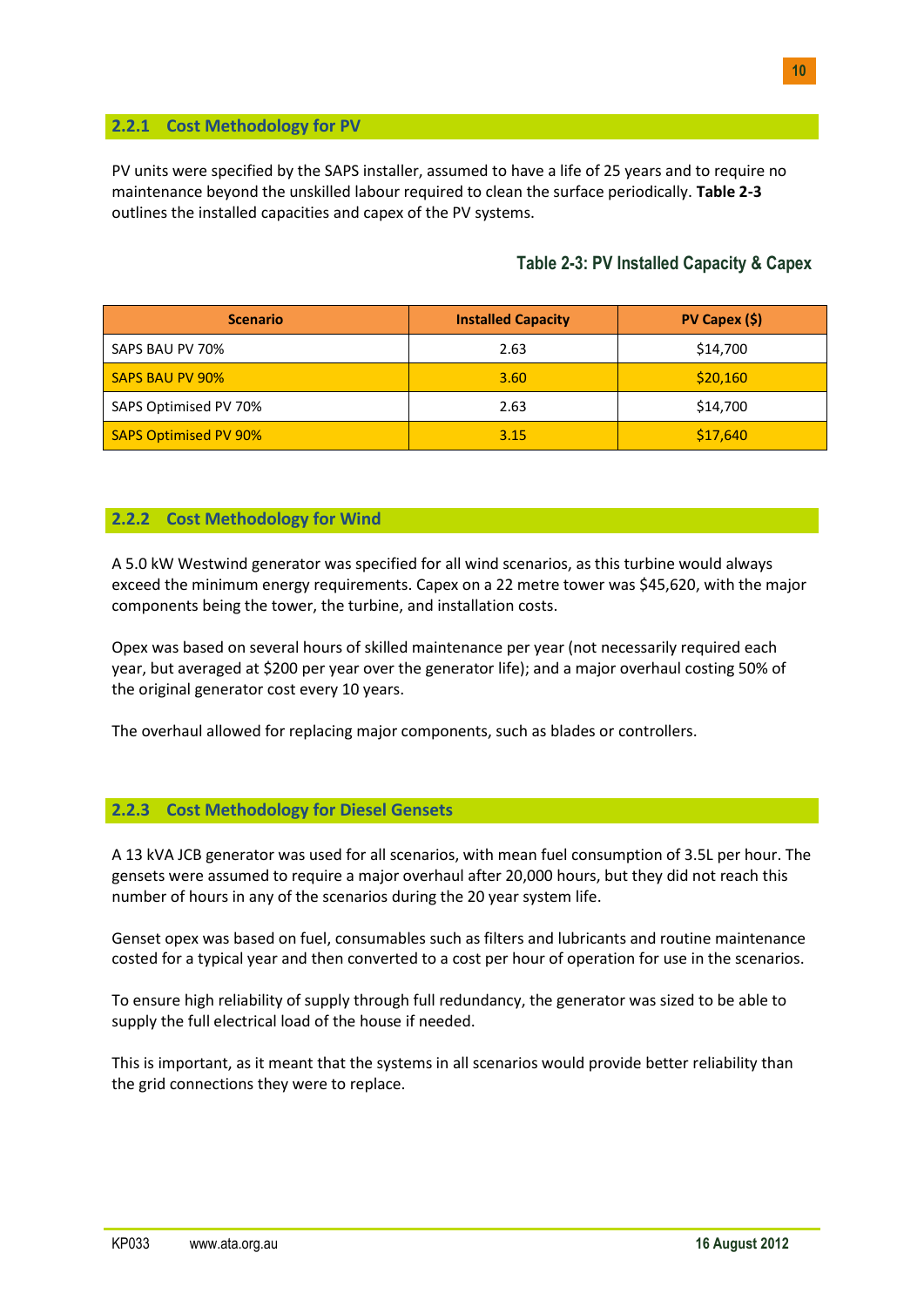### <span id="page-10-0"></span>**2.2.4 Cost Methodology for Inverters & Batteries**

All of the scenarios used a Selectronic 7kW fully automatic interactive inverter. As with the generator, to ensure high reliability of supply through full redundancy, the inverter was sized to be able to supply the full electrical load of the house if needed.

Hoppecke Gel batteries were specified operating to a 50% depth of discharge. One day of autonomy was specified for gensets with batteries; two days for the 70% renewables scenarios and three days for the 90% renewables scenarios.

No maintenance was required as the batteries were sealed gel batteries and the expected life of the inverter and batteries was 15 years. **Table 2-4** outlines the capacities and capex for batteries:

| <b>Scenario</b>                          | <b>Capacity (Amp hours)</b> | Capex (\$) |
|------------------------------------------|-----------------------------|------------|
| On-grid BAU                              | N/A                         | N/A        |
| <b>SAPS BAU Genset w Batteries</b>       | 1,000                       | \$21,120   |
| SAPS BAU PV 70%                          | 1,250                       | \$22,440   |
| <b>SAPS BAU PV 90%</b>                   | 1,700                       | \$33,792   |
| SAPS BAU Wind 70%                        | 1,250                       | \$22,440   |
| <b>SAPS BAU Wind 90%</b>                 | 1,700                       | \$33,792   |
| <b>SAPS Optimised Genset w Batteries</b> | 750                         | \$15,312   |
| <b>SAPS Optimised PV 70%</b>             | 1,000                       | \$21,120   |
| SAPS Optimised PV 90%                    | 1,250                       | \$22,440   |
| <b>SAPS Optimised Wind 70%</b>           | 1,000                       | \$21,120   |
| SAPS Optimised Wind 90%                  | 1,250                       | \$22,440   |

### **Table 2-4: Battery Capacities & Capital Cost**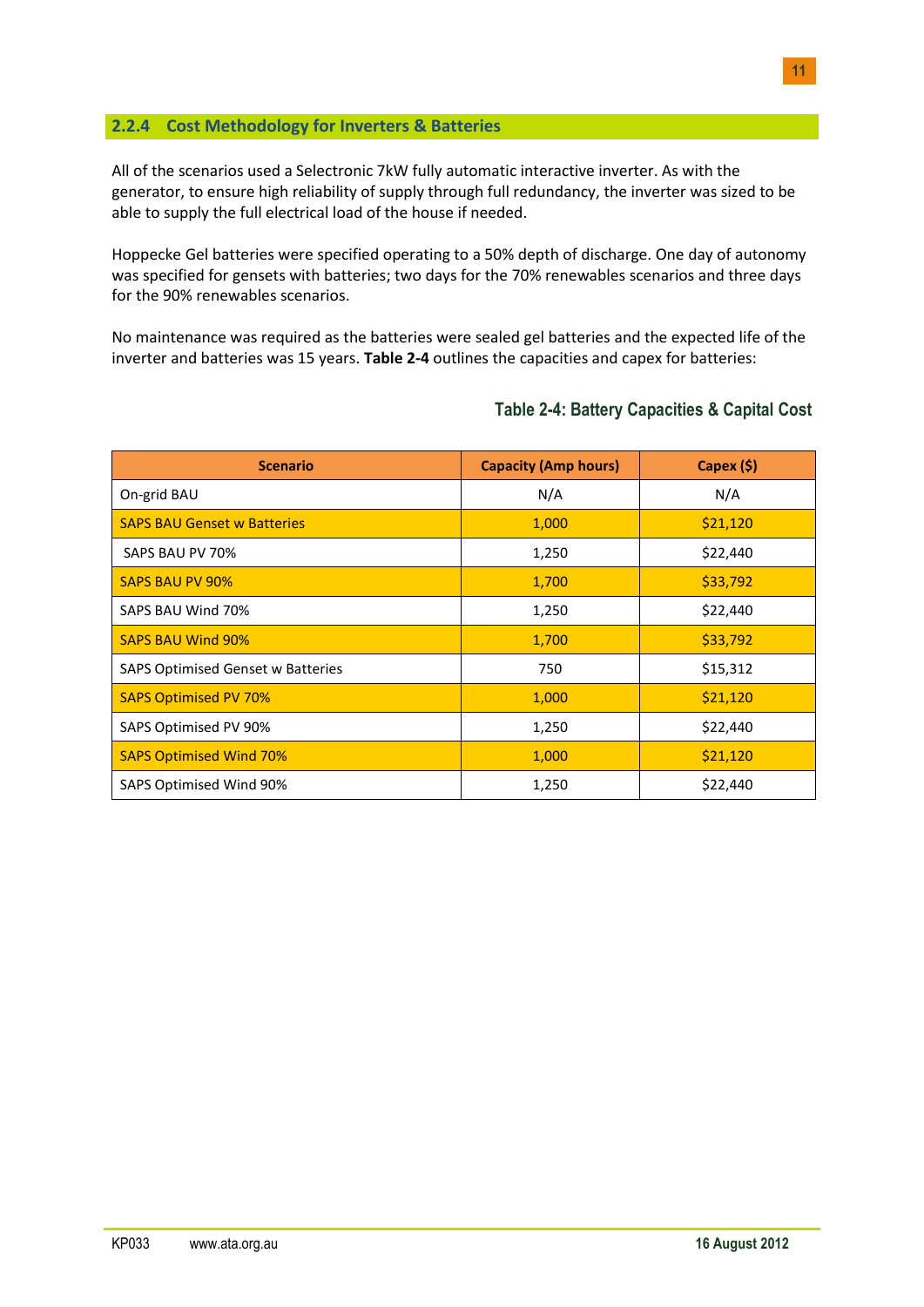# <span id="page-11-0"></span>**3.0 Modelling Outputs**

### <span id="page-11-1"></span>**3.1 Capex**

**Table 3-1** summarises the capital costs in the first year of the various scenarios and their energy sources:

### **Table 3-1: First Year Capital Costs**

| <b>Scenario</b>                       | Capital Cost (\$) | <b>Daily Electricity Load (kWh)</b> |
|---------------------------------------|-------------------|-------------------------------------|
| BAU On grid                           | \$0               | 13.7                                |
| BAU On grid - \$50K Upgrade           | \$50,000          | 13.7                                |
| BAU On grid - \$100K Upgrade          | \$100,000         | 13.7                                |
| <b>SAPS BAU genset with batteries</b> | \$49,242          | 13.7                                |
| SAPS BAU PV 70%                       | \$60,744          | 13.7                                |
| <b>SAPS BAU PV 90%</b>                | \$78,557          | 13.7                                |
| SAPS BAU Wind 70%                     | \$96,716          | 13.7                                |
| <b>SAPS BAU Wind 90%</b>              | \$109,203         | 13.7                                |
| SAPS Optimised genset with batteries  | \$45,061          | 12.1                                |
| <b>SAPS Optimised PV 70%</b>          | \$61,500          | 12.1                                |
| SAPS Optimised PV 90%                 | \$65,826          | 12.1                                |
| <b>SAPS Optimised Wind 70%</b>        | \$97,472          | 12.1                                |
| SAPS Optimised Wind 90%               | \$98,924          | 12.1                                |

#### <span id="page-11-2"></span>**3.2 Levellised Energy Cost**

The model then estimated the levellised energy cost of all scenarios – i.e. the cost per kWh over a 20 year asset life, where both costs and generation are calculated as net present costs by applying a discount rate.

For the SAPS scenarios, a discount rate of 5% was used, this being reflective of the value of money in the pocket of a household or private individual. This would be indicative of the life cycle cost of a system where, for example, a one-off payment has been made to the household to go off grid.

For the on-grid scenarios, a discount rate of 10% was selected, as this is close to the long term Weighted Average Cost of Capital (WACC) used by distribution businesses in Australia when funding network operational and capital expenditure. A 15% discount rate was also tested across all scenarios as part of the sensitivity analysis.

The on-grid scenarios used a conservative forecast of the average price of electricity (taken from mid 2010) for the next 20 years, that being \$0.38/kWh. This figure was derived from SKM MMA's energy market cost model.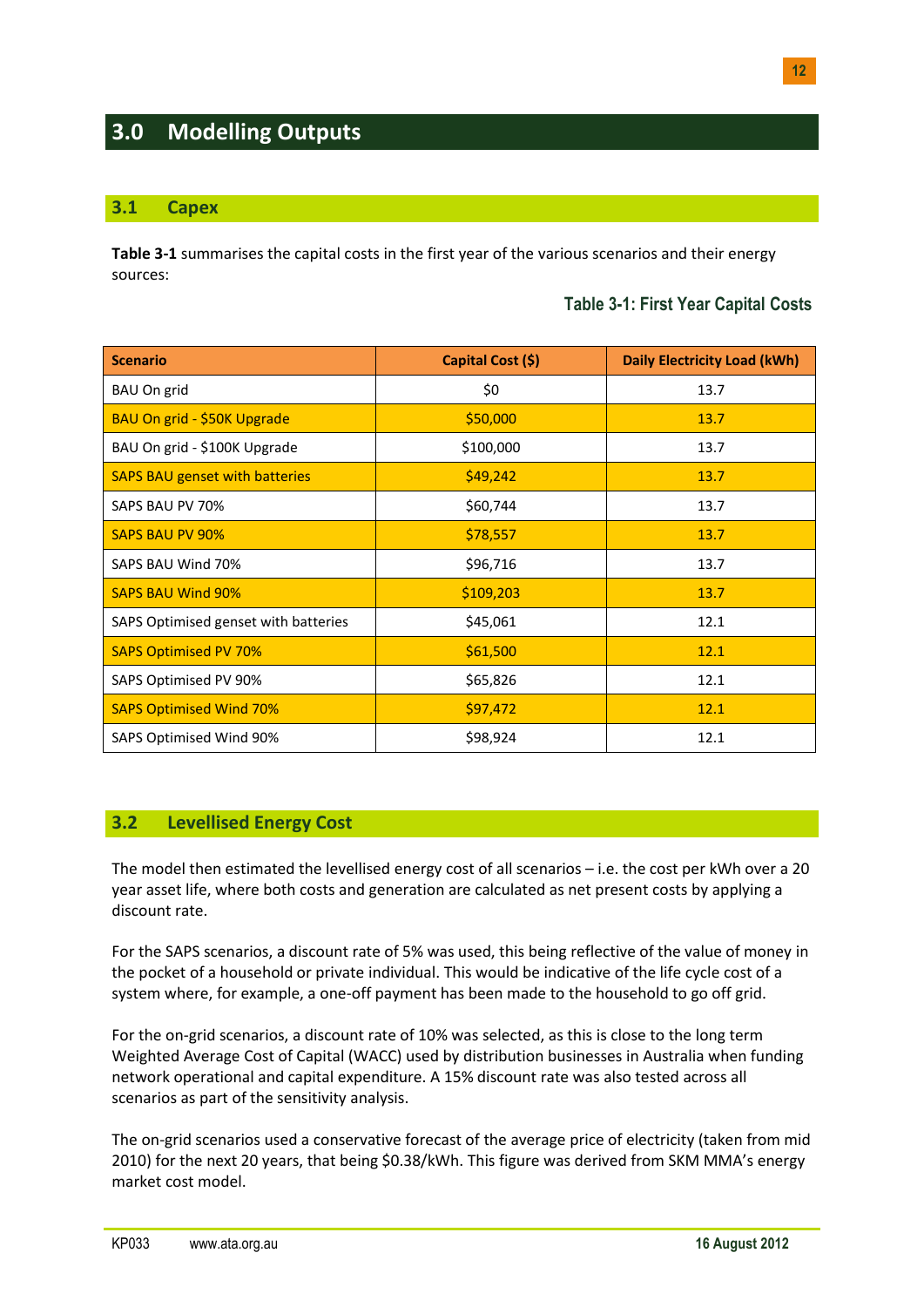It refers to the long term average price paid by customers for the service charge and the energy charge and is indicative both of the long term cost of supplying the customer, and also what the customer may be reasonably expected to contribute towards their energy consumption if a SAPS is installed.

**Table 3-2** summarises the results of the modeling and presents the levellised energy cost of each scenario over 20 years:

| <b>Scenario</b>                                   | <b>Levellised Energy Cost</b><br>(S/KWh) |
|---------------------------------------------------|------------------------------------------|
| BAU On grid <sup>6</sup> (no augmentation)        | \$0.38                                   |
| SAPS BAU PV 70% <sup>7</sup>                      | \$1.24                                   |
| SAPS Optimised PV 90% <sup>7</sup>                | \$1.25                                   |
| SAPS BAU PV 90% <sup>7</sup>                      | \$1.32                                   |
| On grid at \$50,000 network upgrade <sup>6</sup>  | \$1.34                                   |
| SAPS Optimised PV 70% <sup>7</sup>                | \$1.36                                   |
| SAPS BAU Genset with batteries <sup>7</sup>       | \$1.71                                   |
| SAPS Optimised Genset with Batteries <sup>7</sup> | \$1.79                                   |
| SAPS BAU Wind 70% <sup>7</sup>                    | \$1.92                                   |
| SAPS BAU Wind 90% <sup>7</sup>                    | \$1.94                                   |
| SAPS Optimised Wind 70% <sup>7</sup>              | \$2.00                                   |
| SAPS Optimised Wind 90% <sup>7</sup>              | \$2.20                                   |
| On grid at \$100,000 network upgrade <sup>6</sup> | \$2.31                                   |

**Table 3-2** demonstrates that a number of the SAPS scenarios were more cost effective than even a \$50,000 network upgrade.

 6 With 10% discount rate, for distribution network businesses, reflective of long term WACC settings.

 $^7$  With 5% discount rate, for private individual / household investment.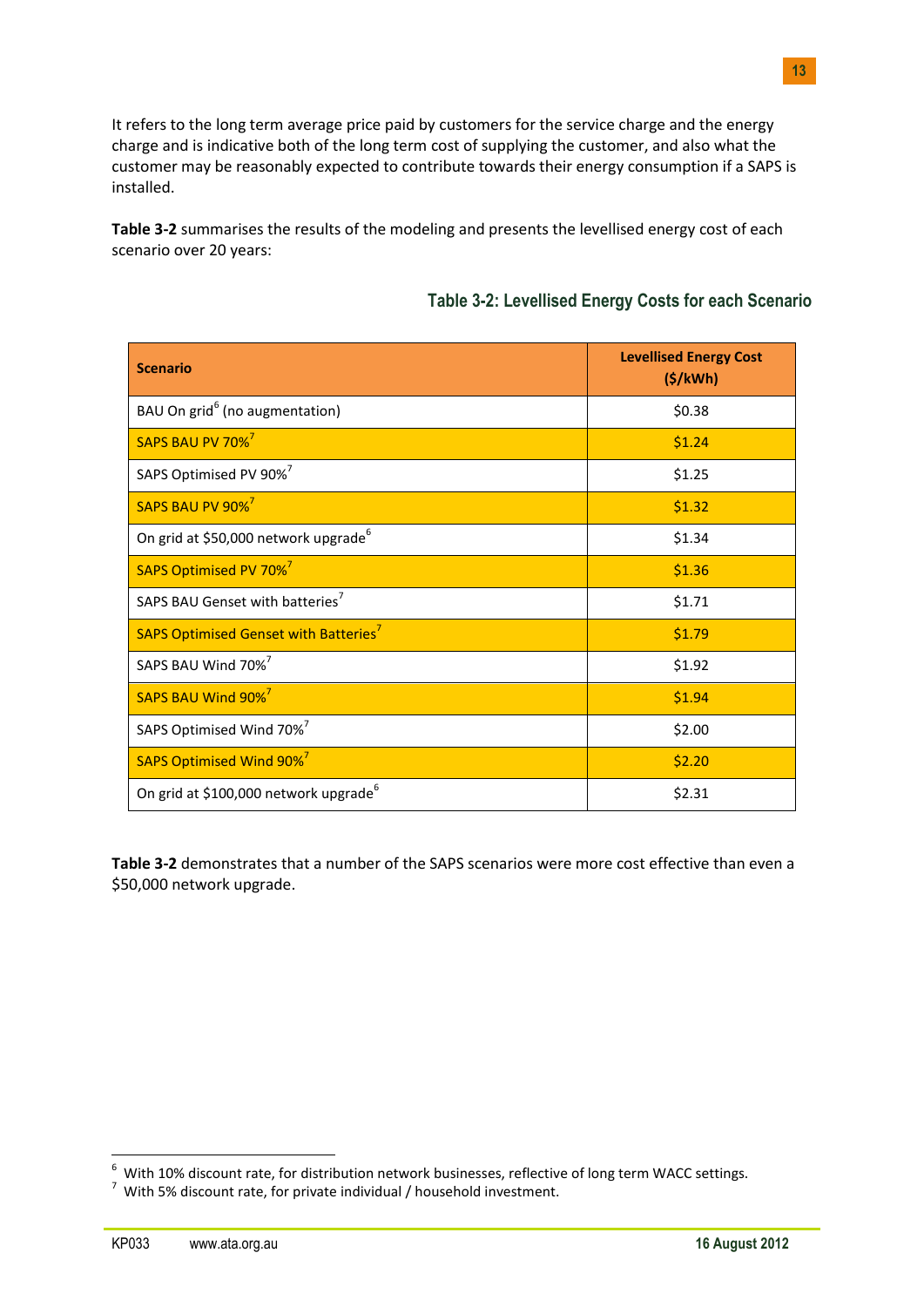### <span id="page-13-0"></span>**3.3 SAPS v Grid Augmentation**

The overall purpose of the modelling was to attempt to ascertain at what point it would be more cost effective to install a SAPS for a grid connected customer, instead of upgrading the electricity grid.

Due to the differing daily energy use profiles of the BAU and optimised loads used in the modelling, levellised cost is actually a sub-optimal metric upon which to compare across both BAU and optimised daily load requirements – as the levellised cost of energy for an optimised scenario is actually applied to a lower level of energy use than for BAU.

To get an accurate representation of the 'effective' levellised energy cost for the optimised SAPS scenarios, the ATA applied an optimisation 'factor' to those scenarios requiring the lower level of daily load (i.e. 12.1 kWh per day).

This optimisation factor was simply reflective of the difference between the daily load requirements of the BAU scenarios (i.e. 13.7 kWh per day) and the optimised scenarios (i.e. 12.1 kWh per day).

The factor applied to the optimised scenarios on this basis equated to a 12% reduction in the levellised cost of energy, to reflect the lower energy consumption over the 20 year period. This allowed for a more accurate cost comparison across both BAU and optimised scenarios.

In line with the above, **Figure 3-1** compares the levellised energy costs for a number of the SAPS scenarios with those of grid augmentation:



### **Figure 3-1: Levellised Energy Cost Comparison – SAPS versus Grid Augmentation**